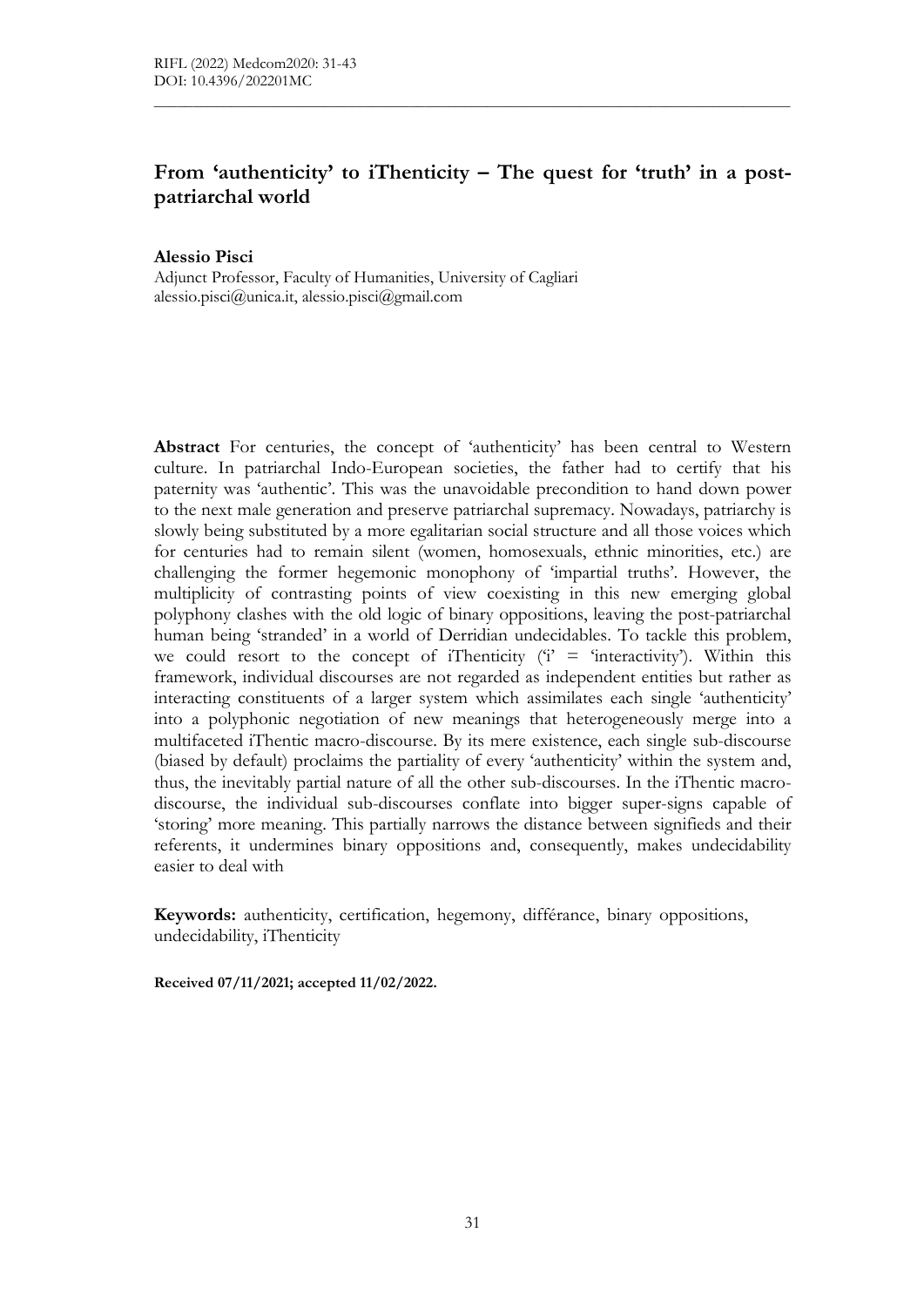# 0. Introduction

This article aims at illustrating how the concept of 'authenticity' (one of the dominant values in Western societies) and the process of 'certification' (as 'authenticity' has to be certified) have contributed to shape Western culture. However, it shall also be argued that the system of 'authenticity/certification' is one of the main causes of the cultural and sociological predicament which Western societies are now facing.

 $\mathcal{L}_\mathcal{L} = \{ \mathcal{L}_\mathcal{L} = \{ \mathcal{L}_\mathcal{L} = \{ \mathcal{L}_\mathcal{L} = \{ \mathcal{L}_\mathcal{L} = \{ \mathcal{L}_\mathcal{L} = \{ \mathcal{L}_\mathcal{L} = \{ \mathcal{L}_\mathcal{L} = \{ \mathcal{L}_\mathcal{L} = \{ \mathcal{L}_\mathcal{L} = \{ \mathcal{L}_\mathcal{L} = \{ \mathcal{L}_\mathcal{L} = \{ \mathcal{L}_\mathcal{L} = \{ \mathcal{L}_\mathcal{L} = \{ \mathcal{L}_\mathcal{$ 

My first hypothesis is that the 'authenticity-certification' paradigm, which might be regarded as one of the pillars of patriarchy, is now going through a crisis which might redefine the Western episteme, as absolute truths and dogmas are being replaced by cultural relativism. This may be why now it is often difficult to determine if something is 'authentic'. Fake news may be a symptom of this crisis. In order to illustrate this part of my thesis I will refer to the Derridian concept of différance<sup>1</sup> and Derrida's critique of binary oppositions<sup>2</sup>.

My second hypothesis is that, in order to overcome this impasse, the ancient binary opposition 'authentic-inauthentic' could be replaced with a new paradigm in which all the individual 'authentic' discourses conflate into a bigger macro-discourse which I have called iThenticity (interactive authenticity) (Pisci 2017).

# 1. Authenticity, certification and patriarchy

#### 1.1 Authenticity

1

The noun 'authenticity' («the quality of being authentic»  $[ODE]$ <sup>3</sup> derives from the adjective 'authentic' («of undisputed origin and not a copy; genuine» [ODE]), which, in turn, comes from the Ancient Greek word *authentikós* via the Late Latin *authenticus*. Authentikós is itself a derivative of the noun *authéntēs* ('master' or 'author'), a compound of autos ('self') and -héntē ('accomplisher', 'achiever') (Devoto, Oli 1971: 240; Coromines 1961: 53). -héntē derives from the Proto-Indo-European (PIE) root \*senə- ('to accomplish', 'to achieve') (Watkins 2011: 78). So, from an etymological perspective, authéntēs could be defined as someone who, relying on one's own authority, accomplishes things by oneself. The goals this person achieves will be 'authentic', or, in other words, «of undisputed origin and not a copy; genuine». However, inevitably, this 'authenticity' will have to be self-certified ('it is authentic because I say so and because I have enough power to enforce my self-certification').

<sup>&</sup>lt;sup>1</sup> «[T]he term *différance* [...] combines the French words for *defer* (meaning *postpone*) and *difference*. [...] Derrida's point and the meaning of his made-up word is that there is always a gap between signifier and signified, so that the continuous play of signifiers, instead of taking us closer to the signified, always defers the signified, thus keeping a difference between the signifier and the signified. Différance, therefore, is Derrida's name for the continuous gap between the signifier and the signified, the gap that keeps meanings from ever settling into something stable, the gap that keeps all meaning unstable» (Parker 2008: 96). See also Derrida 1967a, 1967b; Llovet, Caner, Catelli, Martí Monteverde, Viñas Piquer 2005: 74-81; Cherchi 2011: 77-84.

<sup>&</sup>lt;sup>2</sup> Différance «marks what cannot be gathered up and contained by binary, oppositional terms, but must remain outside, where the outside is not exactly the opposite of the inside. Indeed, the coinage asks us to broach the possibility of thinking beyond the binary oppositions. Those pairings that so pervasively govern our thinking would include inside/outside, nature/culture, mind/body, but also present/past. Those binaries are produced and maintained by excluding a set of differences that cannot appear within that relationship and that are effectively suppressed by those operations of *différance* that secure the binary frame. These differences are supplements, remainders, ruins, barred from entry by a reigning discursive field, indefinitely deferred. And if the binary framing decides in advance what can be said to exist, what kind of concept or referent belongs to the realm of what is, then there is no reference to what is outside the field constituted by this positing, exclusionary procedure» (Butler 2016, trad. eng.: pos. 186).  $3 \text{ ODE} = \text{Ox}$ ford Dictionary of English 2010, 2017, 2019.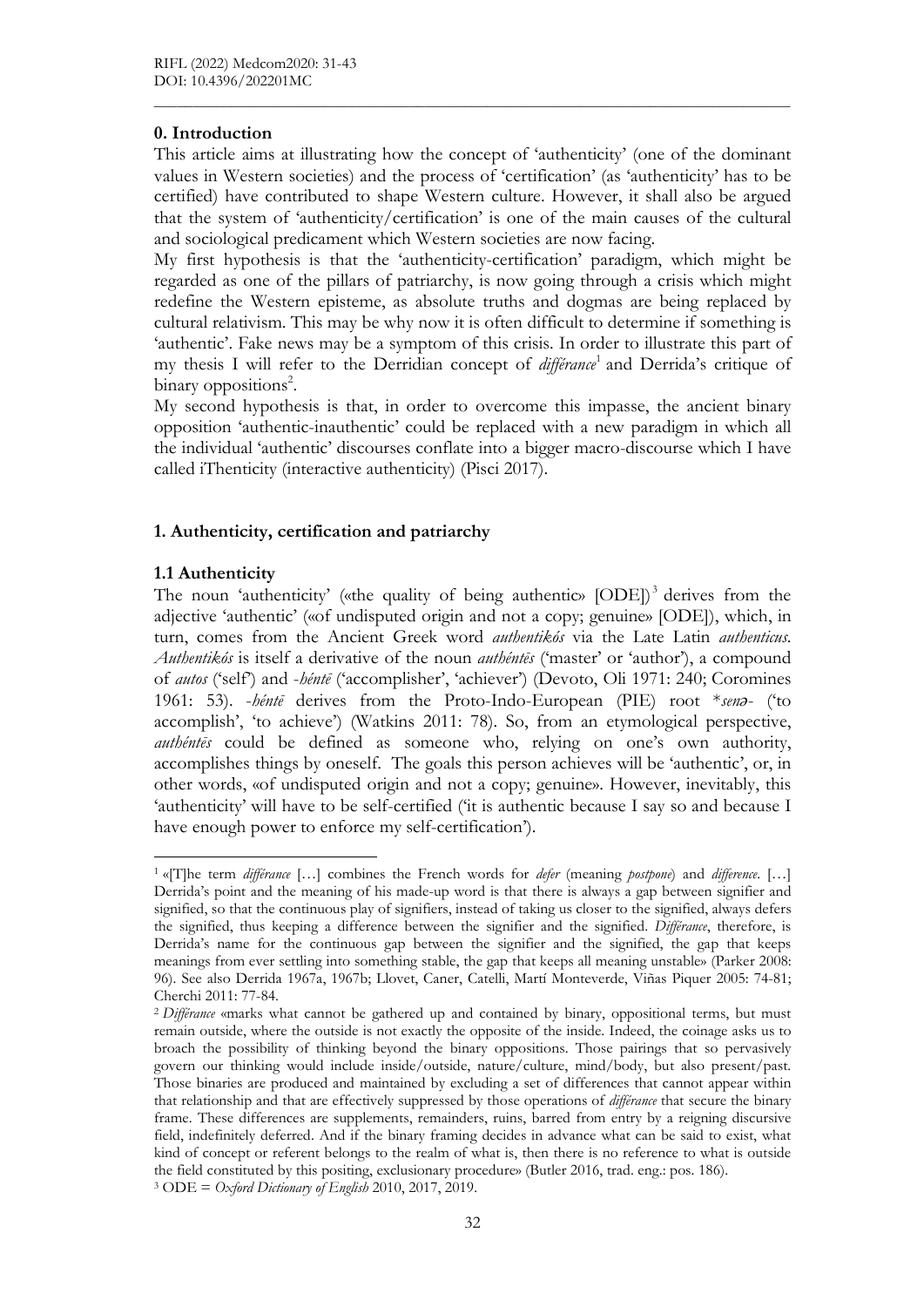## 1.2 Certification

-

The noun 'certification' is defined by ODE as «the action or process of providing someone or something with an official document attesting to a status or level of achievement». It derives from the verb 'to certify' which comes from the Late Latin certificare, a compound of cĕrtus ('certain', 'sure', but also 'that has been decided') and făcere ('do', 'make'). Cĕrtus derives from the verb cĕrnere ('to separate', 'to discern', 'to notice', 'to determine' or 'to decide') (ODE; Devoto, Oli 1971: 522; Zingarelli 1917; Castiglioni, Mariotti 1966: 148, 404-405). Thus, from an etymological perspective, when we 'certify' something, we decide that the object of our certification is 'true' or 'authentic' (we 'make' it 'authentic'). For instance, a commission formed by university professors can decide that a student knows 'enough' of a given subject and consequently proceed to issue a certificate called 'university degree' which certifies (decides) that the student's knowledge is 'authentic'.

 $\mathcal{L}_\mathcal{L} = \{ \mathcal{L}_\mathcal{L} = \{ \mathcal{L}_\mathcal{L} = \{ \mathcal{L}_\mathcal{L} = \{ \mathcal{L}_\mathcal{L} = \{ \mathcal{L}_\mathcal{L} = \{ \mathcal{L}_\mathcal{L} = \{ \mathcal{L}_\mathcal{L} = \{ \mathcal{L}_\mathcal{L} = \{ \mathcal{L}_\mathcal{L} = \{ \mathcal{L}_\mathcal{L} = \{ \mathcal{L}_\mathcal{L} = \{ \mathcal{L}_\mathcal{L} = \{ \mathcal{L}_\mathcal{L} = \{ \mathcal{L}_\mathcal{$ 

#### 1.3 Patriarchy and the certification of authenticity

Why are authenticity and certification so important in our culture? My hypothesis is that they became crucial as a consequence of the rise of patriarchy and the Proto-Indo-Europeans<sup>4</sup>. In patriarchal Indo-European societies, the father (\*pater-) had to 'certify' that his paternity was 'authentic' or 'genuine'. This was the necessary precondition to hand down power to the next male generation and thus preserve patriarchal supremacy. The reason is obvious: while women are biologically equipped to give birth to their own children, and it is thus not difficult to establish who somebody's mother is (even without a modern DNA test), men are not. Because of this 'limitation', in order to beget a legitimate heir they needed a woman who could give birth to it, and then they had to certify the authenticity of their paternity<sup>5</sup>. This is why marriage, whose purpose «was the production of legitimate offspring» (Harper 2013: 62), became such an important institution and women, who had almost no rights at all<sup>6</sup>, became 'goods' which could be bought and sold<sup>7</sup>. The evidence can be found in the lexicon still used in virtually every Indo-European language to refer to layers of family organization. Let us consider some examples from the English language<sup>8</sup>.

<sup>4</sup> For an in-depth illustration and analysis of Proto-Indo-European culture see Mallory, Adams 1997, 2006; Benveniste 1969; Fortson 2004; Martinet 1994; Villar 1991; Campanile, Comrie, Watkins 2005; Dumézil 1979.

<sup>5</sup> According to André Martinet, «[e]l establecimiento del patriarcado resulta de la decisión del compañero de la mujer de asumir enteramente la responsabilidad sobre los niños nacidos de ella. Así pues, pide ser no sólo protector y educador de esos niños, sino también el progenitor. La única seguridad que pueda obtener en este sentido resultará del enclaustramiento de la mujer en un gineceo, o un harén, implicando este último [...] la existencia de varias compañeras femeninas. Cuando este enclaustramiento se revele difícil o económicamente poco deseable, le quedará al hombre el recurso de eliminar al niño cuya filiación no es segura, exponiéndolo al apetito de los depredadores» (Martinet 1994, spa. tr: 302-303).

<sup>6</sup> «PIE society was hierarchical. First, there was a general distinction between free persons and slaves; […] The free segment of society was further subdivided into an elite class of kings, warriors, and priests […]. Additionally, men outranked women; the society was patriarchal, patrilineal, and patrilocal (with brides going to live with the family of their husbands […])» (Fortson 2004: pos. 1521-1529).

<sup>7</sup> «In PIE society the husband's family had to pay bridewealth (also called bride price), the word for which has descendants in several branches. Several daughter cultures also attest a practice of "free" marriage in which no bridewealth was paid and the wife remained legally part of her father's family» (ivi: pos. 1561-1569).

<sup>8</sup> For the following etymologies see Watkins 2011; Roberts, Pastor 1996; ODE; Devoto, Oli 1971; Coromines 1961; Zingarelli 1917.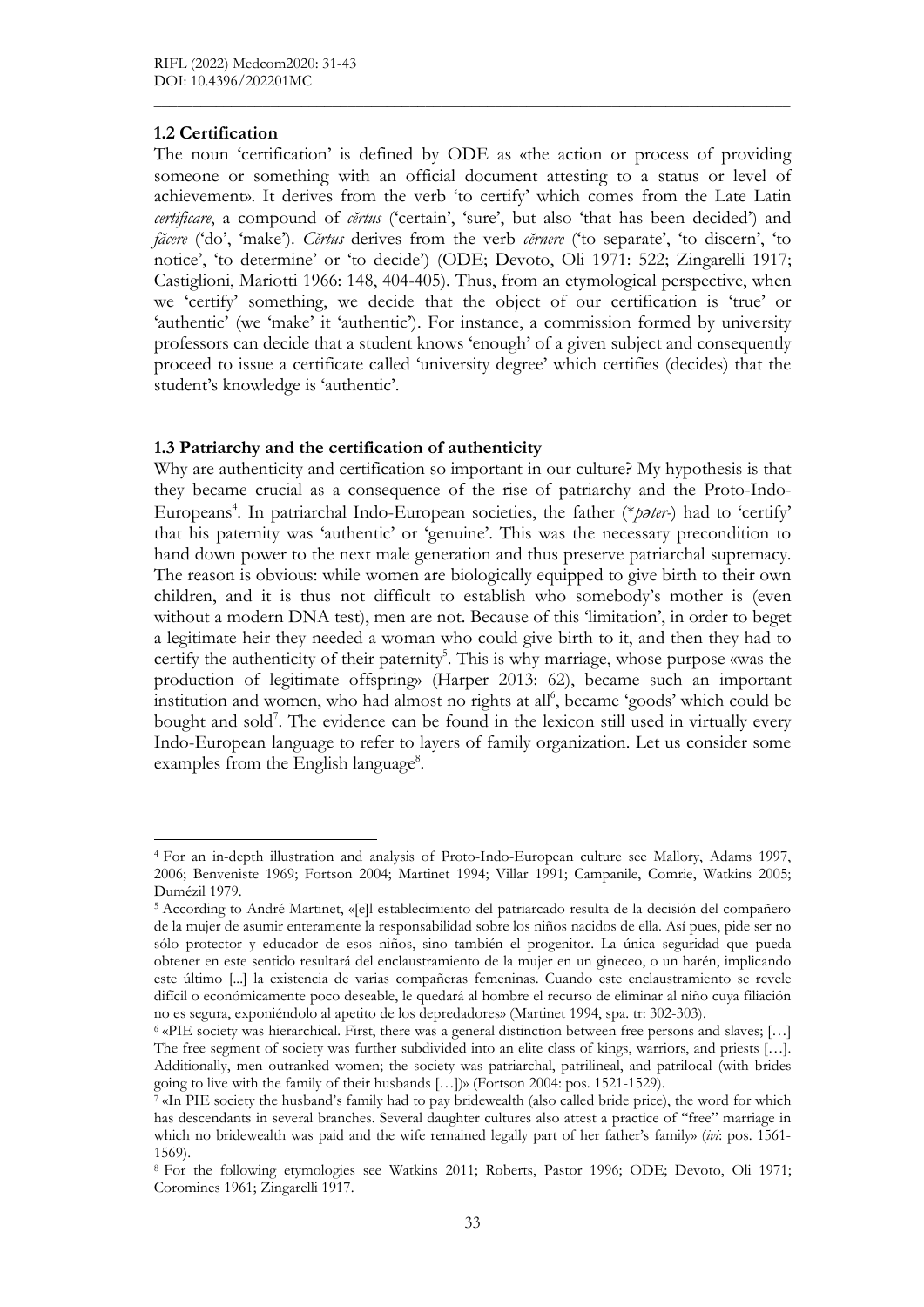-

The English word 'marriage" comes from the Old French noun *mariage*, a derivative of the verb *marier* ('to marry'), which in turn descends from the Latin *maritus* ('husband') and ultimately from the PIE \**mari-to-* ('provided with a bride'). \**Mari-* is the PIE word for 'young woman', so from an etymological perspective, 'marriage' is the process of providing a man with a young woman (and not the other way round). The man will then be called 'husband', from the Old Norse húsbóndi ('master of a house'), a compound noun which combines hús ('house') and *bóndi* ('occupier and tiller of the soil', from the PIE root \*bheua- ['to be', 'to exist', 'to grow']). A \*mari- is also a \*swesor- ('a woman of one's own kin group')<sup>10</sup>, which later became the Old English (OE) sweester and then the Modern English 'sister' (but also the Latin soror and then the Italian sorella). Marriage could normally be celebrated when the \*pater- (< OE fader < 'father') gave/sold his \*dhugater- (< OE dohtor < 'daughter'), a \*mari-/\*swesor-, to another \*man- (< OE man(n) < 'man') who then became her  $*\overline{w}$ - $\pi$ - (< OE wer, 'man') and 'master of their house'. It should also be remembered that OE  $man(n)$  principally meant 'a human being'. A male person was a *wer*, while a female person was a *wif*. Then *wer* was replaced by *man* to refer to a male individual and for a long time the two senses of 'male person' and 'human being' remained in use. Thus, wif had to become wifman (< 'woman') (ODE). In other words, men were 'human beings' par excellence, while women were simply 'female human beings'.

 $\mathcal{L}_\mathcal{L} = \{ \mathcal{L}_\mathcal{L} = \{ \mathcal{L}_\mathcal{L} = \{ \mathcal{L}_\mathcal{L} = \{ \mathcal{L}_\mathcal{L} = \{ \mathcal{L}_\mathcal{L} = \{ \mathcal{L}_\mathcal{L} = \{ \mathcal{L}_\mathcal{L} = \{ \mathcal{L}_\mathcal{L} = \{ \mathcal{L}_\mathcal{L} = \{ \mathcal{L}_\mathcal{L} = \{ \mathcal{L}_\mathcal{L} = \{ \mathcal{L}_\mathcal{L} = \{ \mathcal{L}_\mathcal{L} = \{ \mathcal{L}_\mathcal{$ 

Newborn children had to be acknowledged by their fathers so as to become legitimate. In Ancient Rome, the *pater* acknowledged paternity by placing the baby on his knee and thus made her/him 'authentic' (or 'genuine', from the Latin word *genuinus*  $>$  *gěnu*, 'knee') (ODE; Zingarelli  $1917$ )<sup>11</sup> and legitimate. If this did not happen, the child was considered inauthentic/illegitimate and could not claim its inheritance. Paternity could be acknowledged even if the father knew he was not the biological male parent (for instance, when he needed a legitimate heir but had not been able to generate one by himself). What mattered was not objective truth, but the father's subjective truth, certified as 'objective/absolute' by his own male authority (which is what the authéntēs does). This sign, a representation of a referent in the real world, thus became the new accepted reality.

The perpetuation of patriarchy depended on the certification of authenticity, which, as a consequence, constituted the *sine qua non* of male supremacy<sup>12</sup>. It is for this reason that

<sup>&</sup>lt;sup>9</sup> B. W. Fortson explains that «[n]o single term for 'marriage' can be reconstructed; different legal kinds of marriage were recognized, including marriage by abduction» (Fortson 2004: pos. 1561). According to Mallory and Adams, «[m]ore solidly attested is \*h<sub>2</sub>wed(h<sub>2</sub>)- which means "marry" in the North-Western group […] and generally "bride" in Indo-Iranian. It is a special use of the verb "lead", indicating that the male led away the woman in the early Indo-European system of marriage, a system whose vocabulary might be later recreated, e.g. Lat uxorem dūcere "to lead away a wife", i.e. "marry"» (Mallory, Adams 2006: 207). Georges Dumézil identifies three types of manus acquisition (marriage) in the Roman tradition: «confarreatio (a religious ceremony in which the bride was formally transferred from the authority, or manus, of her father to that of her husband), […] usus (a kind of common-law marriage that nonetheless assured the husband the power of *manu* over his wife) [and] *coemption* (a fictional sale of the bride to the groom, who thereby acquired legal authority over her)» (Miles 1995: 182). See also Dumézil 1979.

<sup>&</sup>lt;sup>10</sup> «[T]his word designates literally a feminine being (\*sor) of the group (\*swe) [...], but not symmetrical with \*bhrāter» (Benveniste 1969, eng. transl.: 165).

<sup>&</sup>lt;sup>11</sup> Other scholars believe that genuinus derives from geněre ('to generate') and ultimately from the PIE root \*genə- ('to give birth', 'to beget') (Devoto, Oli 1971: 1211; Watkins 2011: 27). In order to acknowledge a male child the pater could also take him in his arms and lift it up (Montanini 2010).

<sup>12</sup> For this reason, in the words of Kyle Harper, «[a]dultery was, from its origins, a crime against man, not God, and it never lost this sense in Roman society. […] Adultery was an act of theft, violation of another man's legitimate control of female sexuality» (Harper 2013: 42). Thus, according to Foucault, «[i]t was also in order to avoid the disadvantages of illegitimate offspring that extramarital liaisons were discouraged (for women, certainly, but also for men). Let us say schematically that in the classical texts the synthesis of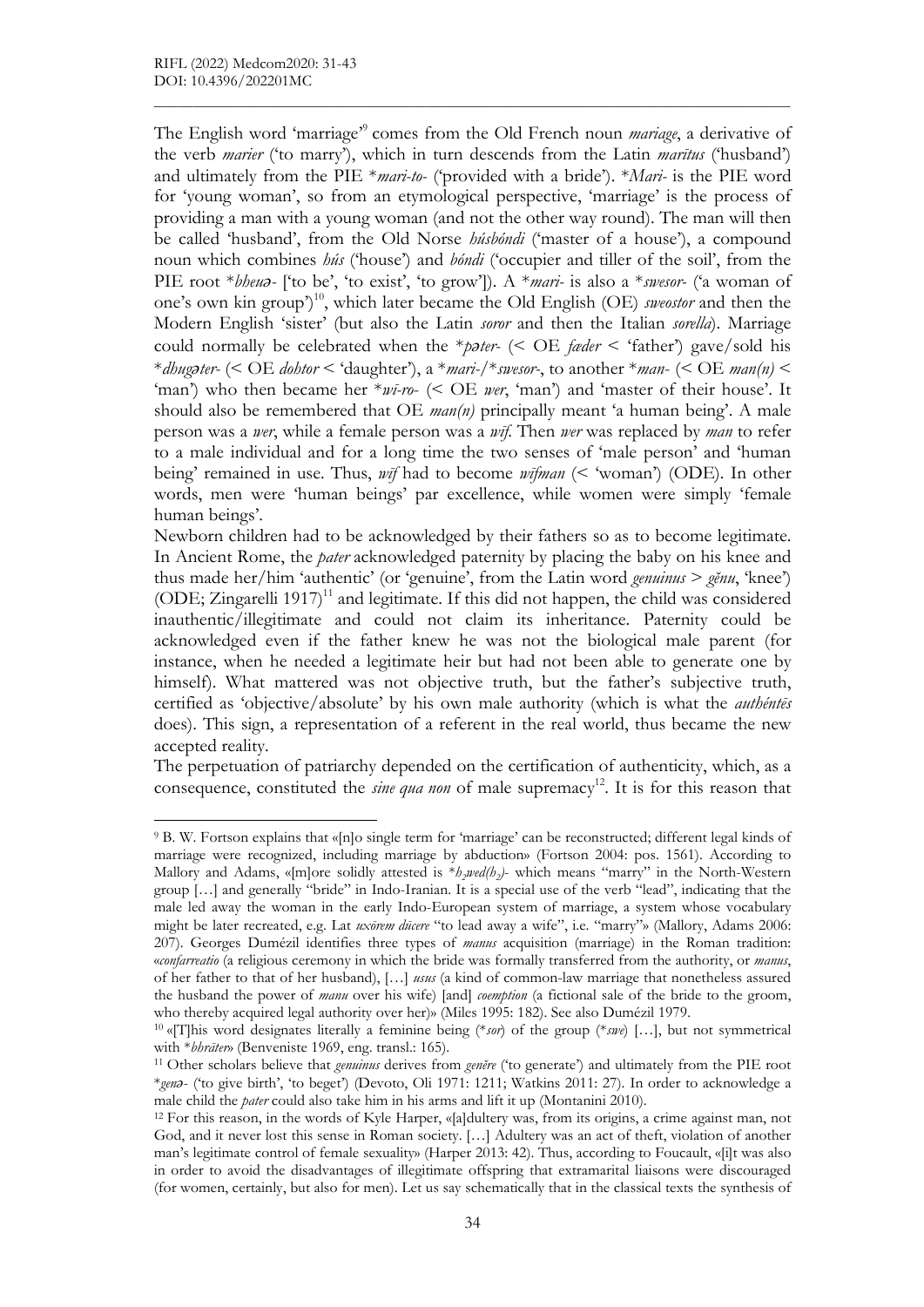'authenticity' and 'certification' not only became central to the Western episteme, but they also shaped it from its very roots in their own patriarchal image. This is why adjectives such as 'authentic', 'genuine', 'original', etc. are normally positive, while 'inauthentic', 'fake', 'forged', etc. are usually negative. In the end, however, people or things are 'inauthentic' only when they have been stripped of the necessary authority to be 'authentic', when they are not powerful enough to enforce their own 'authenticity', and so are left unable to rely on their own authority to accomplish things by themselves. 'Inauthenticity' is thus a stigma, the consequence of an act of violence which can literally destroy a person or cause an object to fall in value. Biologically, a child who had not been acknowledged by its father was still a human being, but a human being who was 'illegitimate' («not authorized by the law» [ODE]) and thus could not enjoy the same rights granted to those who had been acknowledged. Even though nowadays such acts of discrimination are not as common as they used to be, the ancient patriarchal authenticity/certification paradigm on which they were based still informs, at least partially, the way we act and think. Even now, in our culture what matters most is not the person or the objects themselves, but their certification of 'authenticity' (for instance, if two pairs of shoes are identical, but one comes with the logo of a famous shoe manufacturer and the other does not, the first pair will cost much more than the second – the extra sum of money being the price of the certification). This is why plagiarism and forgery are unanimously regarded as crimes, while a world without copyright laws and certifications would be almost unthinkable.

 $\mathcal{L}_\mathcal{L} = \{ \mathcal{L}_\mathcal{L} = \{ \mathcal{L}_\mathcal{L} = \{ \mathcal{L}_\mathcal{L} = \{ \mathcal{L}_\mathcal{L} = \{ \mathcal{L}_\mathcal{L} = \{ \mathcal{L}_\mathcal{L} = \{ \mathcal{L}_\mathcal{L} = \{ \mathcal{L}_\mathcal{L} = \{ \mathcal{L}_\mathcal{L} = \{ \mathcal{L}_\mathcal{L} = \{ \mathcal{L}_\mathcal{L} = \{ \mathcal{L}_\mathcal{L} = \{ \mathcal{L}_\mathcal{L} = \{ \mathcal{L}_\mathcal{$ 

However, one might ask, if the positive value of 'authenticity' derives from its patriarchal origin, which was the main reason for the subjugation of women, what is then to be done in order to build a more egalitarian society? For instance, how effective can inclusive language really be, if it is used within an episteme which still holds in such high regard the two main tools ('authenticity' and 'certification') that made patriarchy possible? Is it viable to imagine a future where 'authenticity' and 'certification' are not as important as they seem to be now?

#### 2. Certification and différance

-

As illustrated in a previous section (1.2), from an etymological perspective, when we 'certify' something, we decide that it is (or we 'make' it) 'true' or 'authentic'. However, in order for this decision to be enforced, one needs to have the necessary authority to do it. In modern democratic systems, when people have such an authority, it is because somebody else certified that they do. In turn, this 'second-degree' certifier needs to be certified by a 'third-degree' certifier, and so on, *ad infinitum*. It is thus that «the presence or fullness of [AUTHORITY] is always deferred from one [CERTIFICATION] to another in an endless sequence» (Baldick 1990:  $171$ )<sup>13</sup>. This is how *différance* stops being a theoretical issue and becomes a dramatic problem in everyday life.

the marriage tie and sexual relations was granted mainly for reasons pertaining to procreation. For men at least, it was neither the very nature of sexual acts nor the essence of marriage itself that implied that there should be pleasure only in conjugality. Apart from the question of illegitimate births, and allowing for the ethical requirement of self-mastery, there was no reason to expect a man, even a married man, to reserve all his sexual pleasures for his wife, and for her alone» (Foucault 1984, eng. tr.: 166).

<sup>13</sup> «The point of this neologism is to indicate simultaneously two senses in which language denies us the full presence of any meaning: first, that no linguistic element (according to Saussure's theory of the sign) has a positive meaning, only an effect of meaning arising from its differences from other elements; second, that presence or fullness of meaning is always deferred from one sign to another in an endless sequence. Thus if you look up a word in a dictionary, all it can give you is other words to explain it; so – in theory, at least – you will then have to look these up, and so on without end» (Baldick 1990: 171).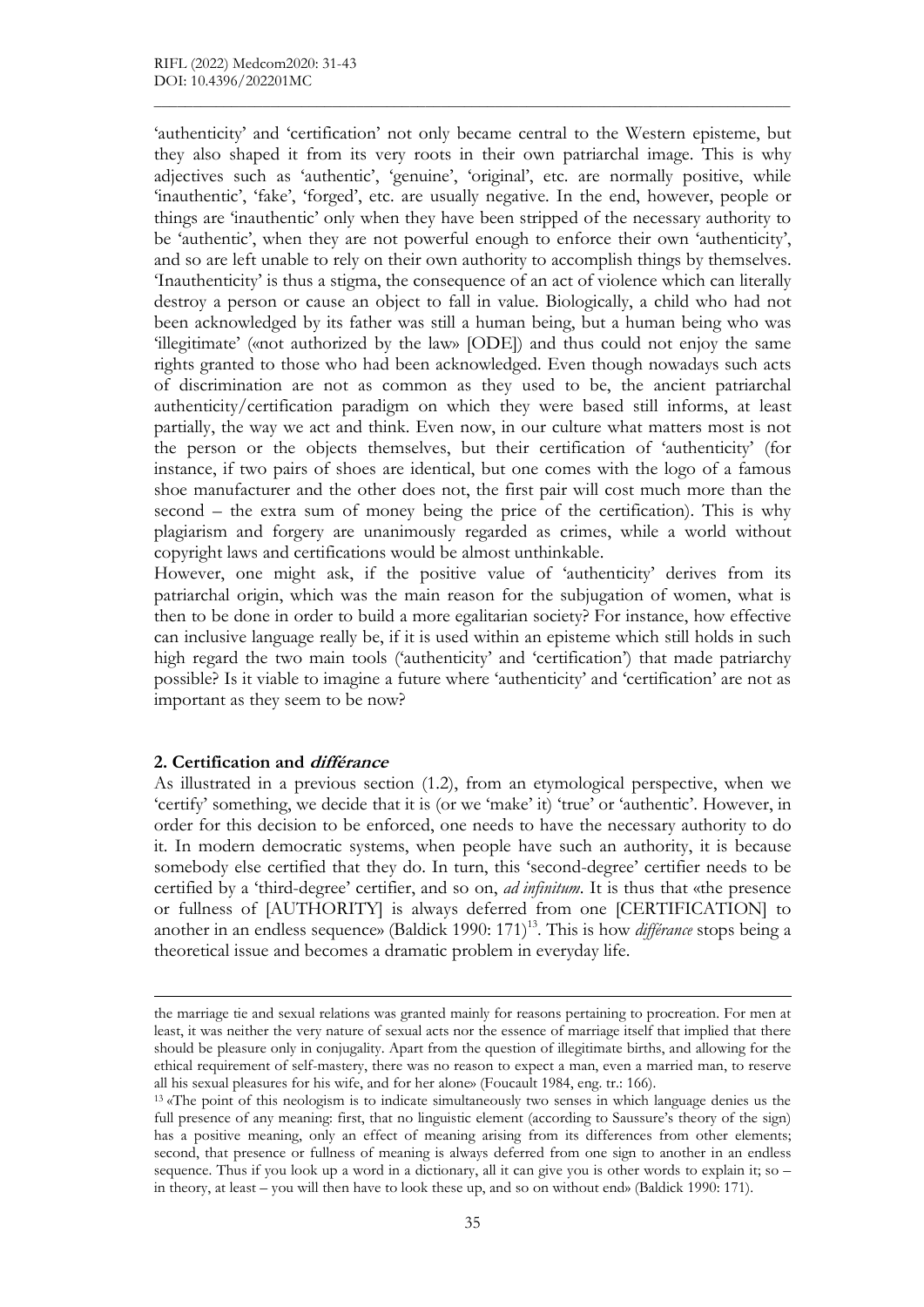In the past, this sequence was not infinite. On the contrary, in non-democratic societies it was, in fact, very short, as authority was taken by force and monopolized by the few in power and it was often granted by God himself (the ultimate authority). As ordinary people had very limited individual leverage, freedom (which is in direct proportion to authority and power) was also very limited. Moreover, when only very few people have the authority to certify, then their subjective/partial truths may easily reach the status of absolute/impartial facts. Those who dissent or rebel are punished, so as to preserve the status quo. One of the few advantages of such a situation was that it protected people from the uncertainty and the perils of différance and undecidability. A world where few 'absolute truths' reign supreme is not as complex as a reality which embraces cultural relativism. However, now, with the rise of democracy, things have changed: individual freedom has increased, and consequently, more people are being given (or are themselves taking) the authority to speak up and spell out their personal truths. Patriarchy is slowly being substituted by a more egalitarian social structure and all those voices which for centuries had to remain silent (women, homosexuals, ethnic minorities, etc.) are now challenging the ancient hegemonic monophony of impartial, absolute and collective truths, and ushering in a new polyphonic system of partial, subjective and individual truths. It could be said that the doors of perception have been (at least partially) cleansed, and now we are starting to represent the world as it is: infinite<sup>14</sup>.

 $\mathcal{L}_\mathcal{L} = \{ \mathcal{L}_\mathcal{L} = \{ \mathcal{L}_\mathcal{L} = \{ \mathcal{L}_\mathcal{L} = \{ \mathcal{L}_\mathcal{L} = \{ \mathcal{L}_\mathcal{L} = \{ \mathcal{L}_\mathcal{L} = \{ \mathcal{L}_\mathcal{L} = \{ \mathcal{L}_\mathcal{L} = \{ \mathcal{L}_\mathcal{L} = \{ \mathcal{L}_\mathcal{L} = \{ \mathcal{L}_\mathcal{L} = \{ \mathcal{L}_\mathcal{L} = \{ \mathcal{L}_\mathcal{L} = \{ \mathcal{L}_\mathcal{$ 

However, along with infinity comes *différance* and we still have to come to terms with this more complex situation. The new multiplicity of contrasting points of view coexisting in this emerging global polyphony clashes with the old logic of binary oppositions, and leaves the post-patriarchal human being 'stranded' in a world of Derridian undecidables. In this sense, it should not surprise that one of the most frightening fictional monsters created in the XX century is the zombie, a creature which is neither dead, nor alive. Thus, an undecidable, which, it could be argued, represents our fear of undecidability<sup>15</sup>.

# 3. iThenticity

-

How can we leave behind the ancient patriarchal system of 'authenticity/certification' and break through the mental and cultural barrier constituted by the binary opposition 'authentic/inauthentic'? How can we make sense of undecidability and convert it from a frightening flesh-eating monster into a valuable asset? My hypothesis is that we could resort to a new paradigm which I have called 'iThenticity' (where the 'i' stands for 'interactive', thus 'interactive authenticity').

While within the 'authenticity/inauthenticity' paradigm each discourse is normally regarded as independent, with each *authéntes* striving to enforce one's own truth at the expense of other people's 'authenticities', within the iThentic framework this perspective is subverted: although individual discourses still strive for hegemony <sup>16</sup>

<sup>14</sup> «If the doors of perception were cleansed every thing would appear to man as it is, infinite. / For man has closed himself up, till he sees all things thro' narrow chinks of his cavern» (Blake 1977: 187).

<sup>15</sup> «Like all undecidables, zombies infect the oppositions grouped around them. […] The Zombie is […] fascinating and also horrific. It poisons systems of orders, and like all undecidables ought to be returned to order. In zombie movies, this return to order is difficult. For a classic satisfying ending, the troubling element has to be removed, perhaps by killing it. But zombies are already dead (while alive). You can't kill a zombie, you have to resolve it. It has to be "killed" categorically, by removing its undecidability. A magic agent or superior power will have to *decide* the zombie, returning it to one side of the opposition or the other. It has to become a proper corpse or a true living being. At that point the familiar concepts of life and death can rule again, untroubled. This is a restoration of conceptual order» (Collins, Mayblin 1996: 37-40).

<sup>&</sup>lt;sup>16</sup> In the Gramscian sense (Gramsci 1975).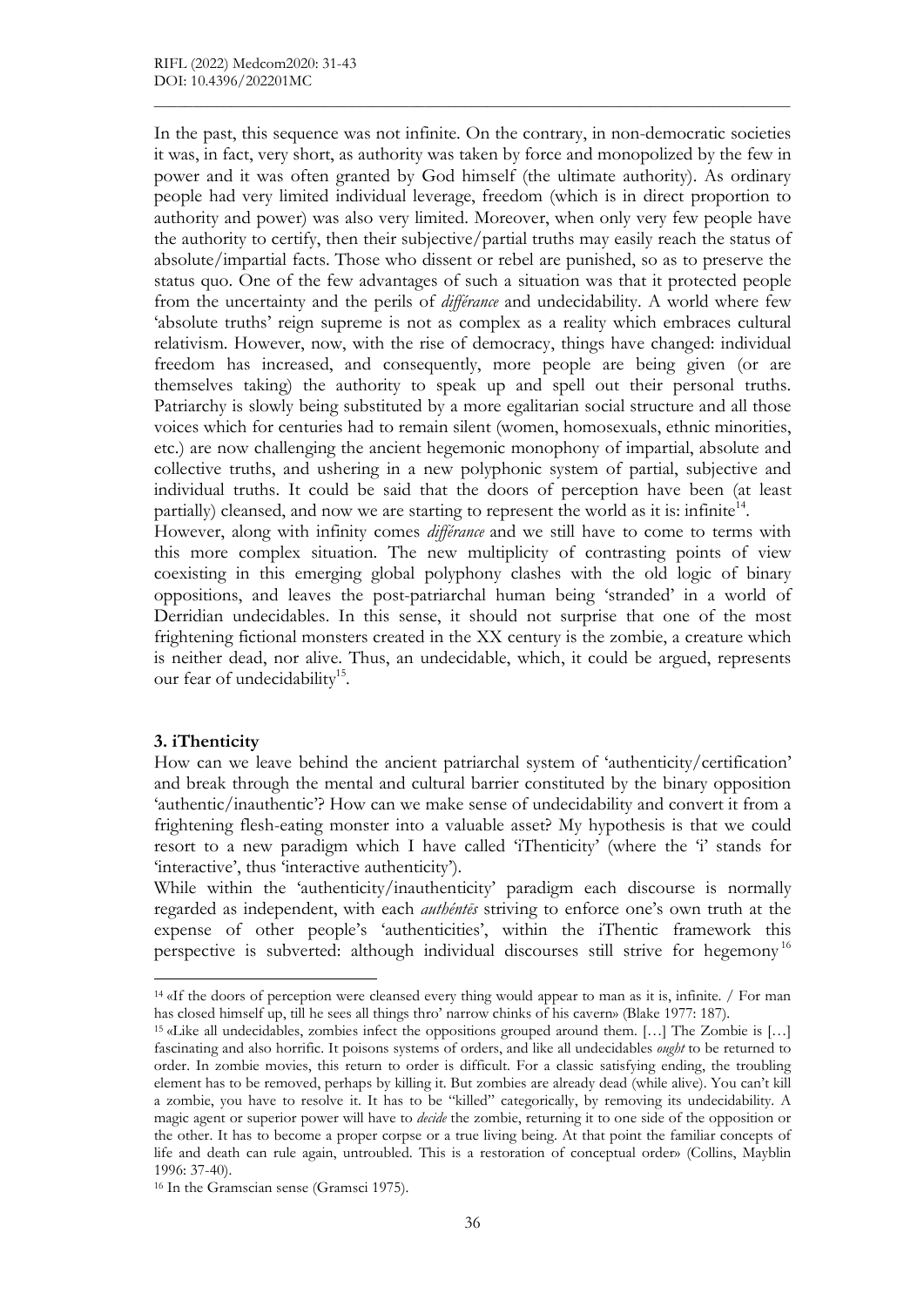(which is almost unavoidable), they are not regarded as independent entities but rather as biased and INTERACTING parts of a larger system which assimilates each single 'authenticity' but also each single 'inauthenticity' into a polyphonic negotiation of new meanings that merge into a heterogeneous representation of reality that is thus iThentic. The more perspectives are taken into consideration, the more accurate our understanding of reality will be. No discourse is completely true or completely false. Even the most unreliable piece of fake news can tell us much about the world we live in. As an example, let us consider the case of vaccines during the Covid-19 pandemic in 2020 and 2021.

 $\mathcal{L}_\mathcal{L} = \{ \mathcal{L}_\mathcal{L} = \{ \mathcal{L}_\mathcal{L} = \{ \mathcal{L}_\mathcal{L} = \{ \mathcal{L}_\mathcal{L} = \{ \mathcal{L}_\mathcal{L} = \{ \mathcal{L}_\mathcal{L} = \{ \mathcal{L}_\mathcal{L} = \{ \mathcal{L}_\mathcal{L} = \{ \mathcal{L}_\mathcal{L} = \{ \mathcal{L}_\mathcal{L} = \{ \mathcal{L}_\mathcal{L} = \{ \mathcal{L}_\mathcal{L} = \{ \mathcal{L}_\mathcal{L} = \{ \mathcal{L}_\mathcal{$ 

Most immunologists and virologists who have dedicated their lives to find ways to fight illnesses – fatal ones in many cases – believe that vaccines are the best solution to deal with Covid-19, despite acknowledging that, like most drugs, they may have mild side effects and, in very rare cases might be mortal. However, they believe that, by far, the efficacy of these substances outweighs their possible but infrequent negative consequences. Nevertheless, there is also a minority of scientists who think that the side effects are not as rare as the other group believes they are and that, on the contrary, vaccines are in fact dangerous to human health. Thus, it would be better to rely on other types of drugs. Then there are other people who, despite not being experts, believe that the opinion of the second group (the minority) is more trustworthy. Some of them think that most scientists are in favour of vaccines not because they really believe in their benefits, but because they are in the pockets of pharmaceutical companies which make enormous profits by selling these products. Others are convinced that vaccines are part of a global conspiracy to enslave or even annihilate mankind. Finally, there are also those who believe that the coronavirus disease is not as serious as most scientists and doctors claim, and that the Covid-19 pandemic is not real, but it has been staged by those in power so as to control the people they govern and strip them of their rights and freedom.

Sticking to only one of these perspectives would be an 'authentic' approach. In order to make it iThentic the different points of view should be regarded as parts of a larger system: as partial and biased discourses which are not opposite to each other, but which refer to different aspects of the same reality they are trying to portrait and explain.

In this sense, we could define iThenticity as a superordinate multifaceted macrodiscourse. When taken in isolation, each sub-discourse might give the impression of being an objective and uncut representation of reality. However, when we regard them as constituents of a larger system, their partiality becomes hard to miss. By simply existing, each sub-discourse (biased by default) proclaims the PARTIALITY of every other 'authenticity' within the system and, thus, the inevitably PARTIAL nature of each sub-signified/sub-discourse. From a theoretical point of view, this may seem obvious. However, complications arise when we try to move from theory to practice. The main difficulty is our unwillingness to renounce the patriarchal 'authenticity/certification' system, which is still held in the highest regard. In other words, we are still relying on ancient 'absolute', 'impartial' and binary tools to make sense of a world which, with each passing day, is becoming more and more relative, partial and undecidable. Mankind is entering into a new era, but it seems incapable of giving up its old ways of representing and interpreting reality.

The reason for this could be that, paradoxically, human beings miss the certainties granted by the old binary system, the loss of which is the price they have to pay to enjoy the new enhanced freedom that comes with undecidability. According to Walter Ong, when a society takes the major step from orality to literacy, it goes through a similar struggle: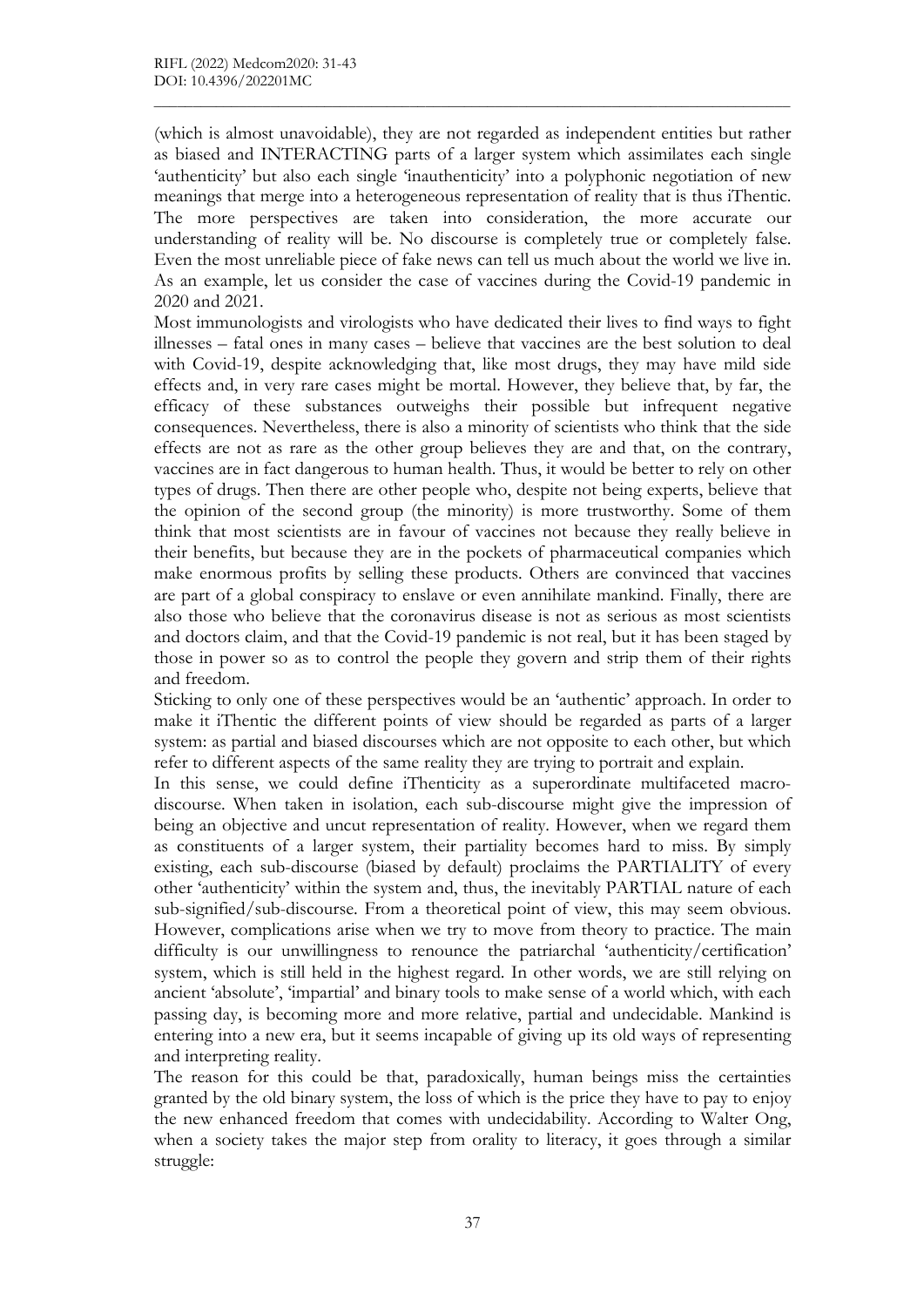-

There is hardly […] a predominantly [authentic] culture left in the world today that is not somehow aware of the vast complex of powers forever inaccessible without [iThenticity]. This awareness is agony for persons rooted in primary [authenticity], who want [iThenticity] passionately but who also know very well that moving into the exciting world of [iThenticity] means leaving behind much that is exciting and deeply loved in the earlier [authentic] world (Ong 1982: 15)<sup>17</sup>.

 $\mathcal{L}_\mathcal{L} = \{ \mathcal{L}_\mathcal{L} = \{ \mathcal{L}_\mathcal{L} = \{ \mathcal{L}_\mathcal{L} = \{ \mathcal{L}_\mathcal{L} = \{ \mathcal{L}_\mathcal{L} = \{ \mathcal{L}_\mathcal{L} = \{ \mathcal{L}_\mathcal{L} = \{ \mathcal{L}_\mathcal{L} = \{ \mathcal{L}_\mathcal{L} = \{ \mathcal{L}_\mathcal{L} = \{ \mathcal{L}_\mathcal{L} = \{ \mathcal{L}_\mathcal{L} = \{ \mathcal{L}_\mathcal{L} = \{ \mathcal{L}_\mathcal{$ 

Within the iThentic macro-discourse, the individual sub-signifiers and subsignifieds/sub-discourses conflate into 'bigger' super-signs capable of 'storing' more meaning. This PARTIALLY narrows the distance between signifieds/discourses and their referents because each macro-signified/macro-discourse contains the meaning of all the single 'authentic' sub-signifieds/sub-discourses which constitute it. Moreover, at the same time, it undermines the system of binary oppositions. Even though they may not disappear completely, they decline in importance, thus making undecidability easier to deal with. Let us consider the previous example about vaccines:

| Sub-discourse 1                                                                                                                                                                                                    | Sub-discourse 2                                                                                                                                                             | Sub-discourse 3                                                                                                                                                                                                                                                                                                                   |
|--------------------------------------------------------------------------------------------------------------------------------------------------------------------------------------------------------------------|-----------------------------------------------------------------------------------------------------------------------------------------------------------------------------|-----------------------------------------------------------------------------------------------------------------------------------------------------------------------------------------------------------------------------------------------------------------------------------------------------------------------------------|
| (Majority of the scientific<br>community)                                                                                                                                                                          | (Minority of the scientific<br>community)                                                                                                                                   | (Ordinary people 1)                                                                                                                                                                                                                                                                                                               |
| Perspective: medical<br>Vaccines are the best<br>solution for eradicating<br>$Covid-19$ .<br>They<br>have<br>may<br>side<br>infrequent mild<br>effects.<br>However, in very rare<br>cases they might be<br>mortal. | Perspective: medical<br>Vaccines have<br>very<br>frequent side effects.<br>They are dangerous to<br>٠<br>human health.<br>It is better to use other<br>٠<br>types of drugs. | Perspective:<br>medical/economic<br>Vaccines are dangerous.<br>Most scientists are in<br>favour of vaccines<br>because they are in the<br>pockets<br>of<br>pharmaceutical<br>companies<br>In order to make huge<br>profits by selling these<br>products, pharmaceutical<br>companies<br>disregard<br>their terrible side effects. |

| Sub-discourse 4                                                                                                                                                         | Sub-discourse 5                                                                                                                                                                                                                                                                                                                |  |
|-------------------------------------------------------------------------------------------------------------------------------------------------------------------------|--------------------------------------------------------------------------------------------------------------------------------------------------------------------------------------------------------------------------------------------------------------------------------------------------------------------------------|--|
| (Ordinary people 2)                                                                                                                                                     | (Ordinary people 3)                                                                                                                                                                                                                                                                                                            |  |
| Perspective:<br>medical/economic/political<br>Vaccines are dangerous or<br>even mortal.<br>They are part of a global<br>conspiracy to enslave or<br>annihilate mankind. | Perspective:<br>medical/economic/political<br>The coronavirus disease is<br>not as serious as most<br>scientists and doctors<br>claim.<br>The Covid-19 pandemic is<br>not real, but it has been<br>staged by those in power<br>as a way to control the<br>people they govern and<br>strip them of their rights<br>and freedom. |  |

<sup>&</sup>lt;sup>17</sup> The original quotation is: «There is hardly an oral culture or a predominantly oral culture left in the world today that is not somehow aware of the vast complex of powers forever inaccessible without literacy. This awareness is agony for persons rooted in primary orality, who want literacy passionately but who also know very well that moving into the exciting world of literacy means leaving behind much that is exciting and deeply loved in the earlier oral world.» (Ong 1982: 15).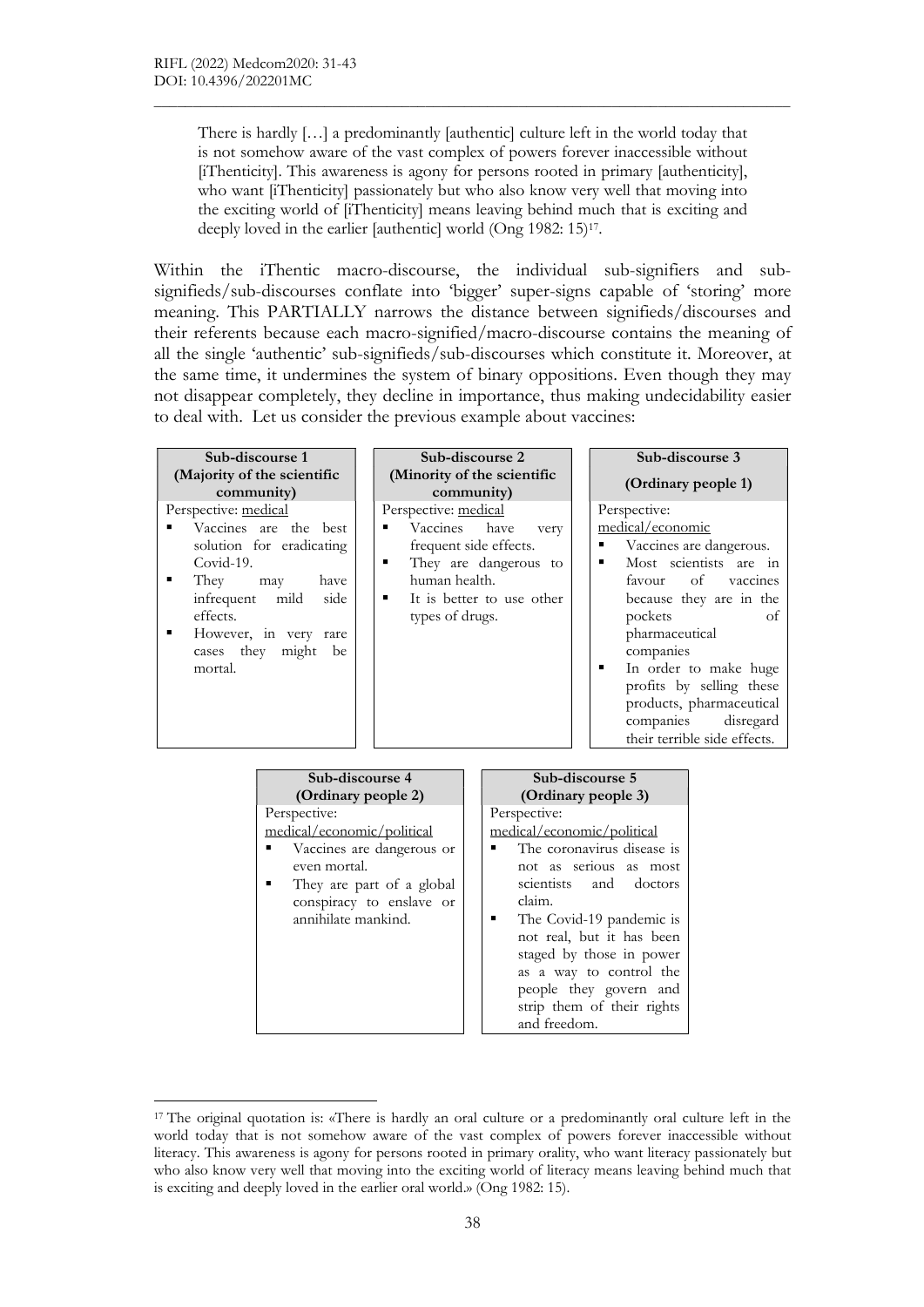#### iThentic macro-discourse

 $\mathcal{L}_\mathcal{L} = \{ \mathcal{L}_\mathcal{L} = \{ \mathcal{L}_\mathcal{L} = \{ \mathcal{L}_\mathcal{L} = \{ \mathcal{L}_\mathcal{L} = \{ \mathcal{L}_\mathcal{L} = \{ \mathcal{L}_\mathcal{L} = \{ \mathcal{L}_\mathcal{L} = \{ \mathcal{L}_\mathcal{L} = \{ \mathcal{L}_\mathcal{L} = \{ \mathcal{L}_\mathcal{L} = \{ \mathcal{L}_\mathcal{L} = \{ \mathcal{L}_\mathcal{L} = \{ \mathcal{L}_\mathcal{L} = \{ \mathcal{L}_\mathcal{$ 

Perspective: medical/economic/political/etc.

When a new disease is discovered, scientists need time to study it and then find a cure. When different experts are working on it, they may come up with different hypothesis as to what the most effective solution is. The debate continues until a treatment has been experimentally proved to be the best possible option and everyone in the scientific community is convinced of its efficacy. Before a unanimous consensus is reached, different theories may be available. In the case of a global emergency, like the Covid-19 pandemic, the general public will inevitably turn to the experts to find a solution. According to the majority of the scientific community, in order to fight Covid-19, vaccines are more effective than other types of drugs, even though they sometimes have side effects that are normally mild but which might be fatal in some cases. These scientists are prepared to sacrifice an acceptable (for them) number of human lives because they are convinced that the casualty rate would be extremely higher without vaccines. They accept that 100% survival rate is not feasible at the moment, and so they choose the lesser of two evils. At the same time, a smaller group of scientists believes that side effects are not as rare and not as mild as the majority thinks they are. These scientists are convinced that it is better to treat Covid-19 with other types of drugs, which they deem to be less dangerous. When different options are available, people often tend to put their trust on those which are closer to their own beliefs. Some people do not trust doctors and medical researchers because they think that the majority of them are in the pockets of pharmaceutical companies and so will only conceive solutions which are economically profitable for those enterprises, even though there may be better but less financially rewarding alternative treatments. When a new effective drug is marketed, it normally benefits patients medically, and pharmaceutical companies economically. Some people mainly focus on the medical aspect, while some others tend to see only the economic and political sides. In the wake of the numerous medical scandals which have occurred over the years, their trust in pharmaceutical companies has been shaken to a point that they find it (almost) impossible to believe in any solution which benefits those institutions; at the same time, they seem to disregard all the lives that have been saved while simultaneously making a profit out of it. For them the medical and economic perspectives seem to be incompatible. Obviously, this does not mean that they are always absolutely right or absolutely wrong: as scandals are not something unprecedented, there is always a chance (however small) that a new one might erupt in the future. A third group of people mainly focuses on the political aspect. As domestic and global emergencies have already been used by governments to introduce measures which otherwise would have been difficult to enforce (Klein 2007), they think that the Covid-19 pandemic is not real but just another artificially created crisis to limit people's freedom.

In brief, people tend to focus on different specific aspects of reality and disregard the rest of the picture. Some tend to approach the Covid-19 pandemic and vaccines mainly from a medical perspective, some focus mostly on the economic aspect, and some others on the political side. The iThentic macro-discourse includes them all and it shows how, if observed as a whole from a distance, each of these categories interacts with the others and, by doing so, they create a situation of balance. By trusting vaccines, the vast majority of the general public helps defeat Covid-19; at the same time, those who focus on the economic and political aspects remind the world that in the past governments and pharmaceutical companies acted in questionable ways and so they might do it again. No matter how absurd these last two categories may sound, still they help to remind those in power that they are under constant scrutiny. Thus, if those minority voices were silenced, the elites who hold economic and political power would have less restrictions to keep their greed at bay. Moreover, the doubts expressed by those who do not believe in the efficacy of vaccines are a clear symptom of mistrust in the system, which is another important issue that the ruling elites should not disregard.

As this last example made clear, iThentic *authéntes* are not required to give up their 'authenticity'. However, each individual 'authentic truth' becomes just one among the many other contributions to the iThentic macro-discourse, even though the individual authéntēs may still regard it as the most accurate one.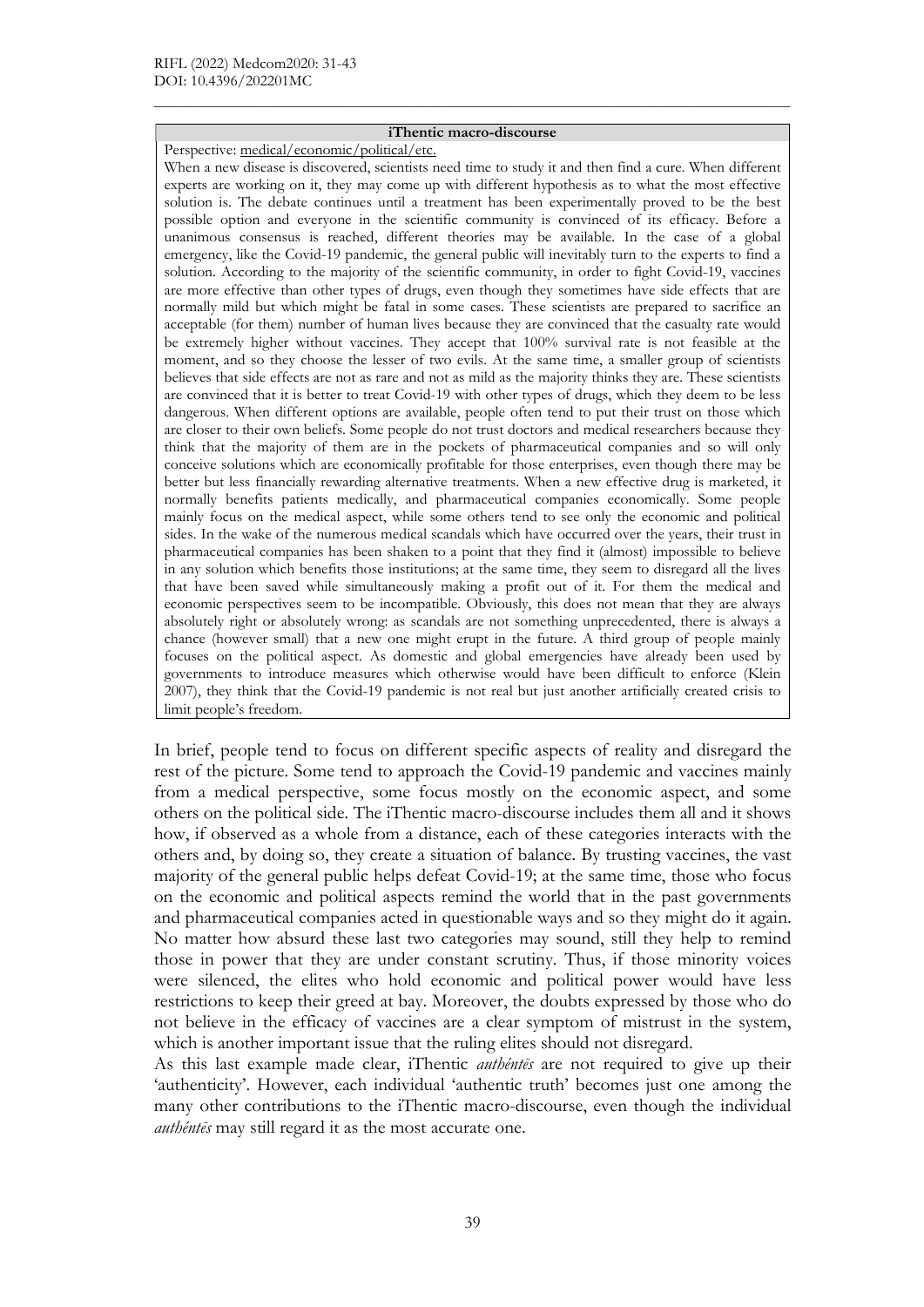# 4. Conclusion

A clear example of the ideal iThentic authéntēs is José Altamirano, the narrator of the historical novel The Secret History of Costaguana (2007), by the Colombian writer Juan Gabriel Vásquez. The novel relates the history of Colombia between 1820, «five months after Simón Bolívar made his victorious entrance into the capital» (Vásquez 2007, eng. tr.: 6), (thus right after independence) and 1903 (when the province of Panamá became in turn an independent country). In the novel, Costaguana (the fictional Latin American country created by Joseph Conrad in Nostromo) is Colombia.

 $\mathcal{L}_\mathcal{L} = \{ \mathcal{L}_\mathcal{L} = \{ \mathcal{L}_\mathcal{L} = \{ \mathcal{L}_\mathcal{L} = \{ \mathcal{L}_\mathcal{L} = \{ \mathcal{L}_\mathcal{L} = \{ \mathcal{L}_\mathcal{L} = \{ \mathcal{L}_\mathcal{L} = \{ \mathcal{L}_\mathcal{L} = \{ \mathcal{L}_\mathcal{L} = \{ \mathcal{L}_\mathcal{L} = \{ \mathcal{L}_\mathcal{L} = \{ \mathcal{L}_\mathcal{L} = \{ \mathcal{L}_\mathcal{L} = \{ \mathcal{L}_\mathcal{$ 

To understand the structure of this work of fiction we can refer to Bachtin's model, which identifies two types of novel (Bachtin 1963, 1975; Baldick 1990: 169). One type was represented by Dostoevsky's novels, which are dialogic or polyphonic, as the 'voices' of the different characters are not subordinated to that of the narrator. This is not iThenticity, even though it may seem to be iThentic. Works such as these are a representation or illustration of what iThenticity looks like, but they are not iThentic themselves, because the *authéntēs* behind them is always the same one (the author), and to be iThentic a multiplicity of interacting *authéntēs* is needed. The other type was represented by Tolstoy's novels, which are monologic, because all the characters are subordinated to the viewpoint of the author. This is clearly an 'authentic' approach.

In *The Secret History of Costaguana* there is only one voice, that of José Altamirano (the narrator) so it may appear to be of the monologic type. However, there is a very important difference: as it often happens in postmodern historical metafiction, such as, for example, in Midnight's Children (1981) by Salman Rushdie, the narrator often stops the narration to discuss its narrative choices and strategies, thus reminding readers that the text they are reading is a work of fiction: in the case of historical metafiction, it is just one biased version (the narrator's version) of events among many others (Hutcheon 1989). For instance, in Vásquez's novel the narrator repeatedly reminds the «Readers of the Jury» that:

I'll decide when and how to tell what I want to tell, when to hide, when to reveal, when to lose myself in the nooks and crannies of my memory for the mere pleasure of doing so». (Vásquez 2007, eng. tr.: 4)

«Here I speed up. For, as I have at times devoted several pages to the events of a single day, at this moment my tale demands I cover in a few lines what happened in several months (ivi: 32).

Examples such as this are countless in the novel. In other words, José Altamirano reminds the reader over and over again that this is HIS version of Colombian history and that there are obviously many others, which are exogenous, to be found outside the text and outside the narrator's 'authentic' sub-discourse. He is telling the reader his 'authentic truth', but unlike monologic novels he is being honest about it and he is encouraging the reader to compare his version to other interpretations. At the same time, unlike polyphonic novels, the narrator refuses to fool the reader with a representation of polyphony which might be mistaken for polyphony itself. He knows very well that the inclusion of other voices in the text would only be his personal interpretation and rendition of those voices, and not the voices themselves. In conclusion, José Altamirano wants readers to experience the real thing and not to confuse the sign with its referent. He wants them to pay attention to other *authéntēs* who might contradict him. He would like them to listen to other sources, and not to his personal representation of those exogenous voices. He strives to make them aware of the fact that what they are reading is just one of the many 'authentic' sub-discourses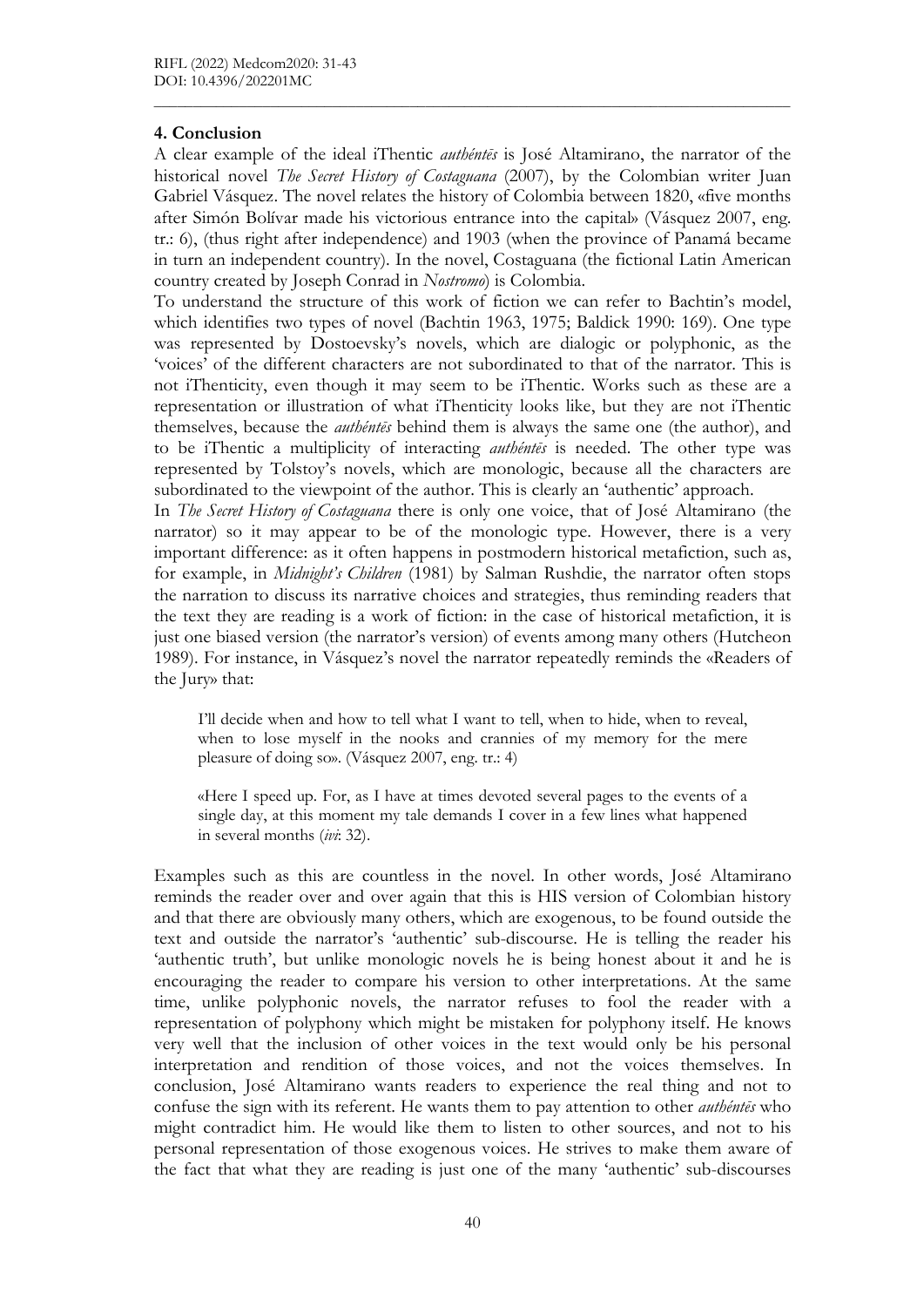which constitute a larger iThentic macro-discourse and that, unless they are satisfied with seeing «all things thro' narrow chinks of [their] cavern» (Blake 1977: 187), they need to pay attention to the other surrounding external sub-discourses. By virtue of being acutely conscious of the partial nature of his 'authenticity', José Altamirano adopts an iThentic approach. He encourages his readers to come out of their cavern and shows them the tools they need to use if they want to break free from the 'authentic' chains which bind them. And by doing this, he gives us an ideal example of what I mean by iThenticity (obviously, my personal, partial, biased and 'authentic' representation of iThenticity, as I am the sole authéntēs of this article).

 $\mathcal{L}_\mathcal{L} = \{ \mathcal{L}_\mathcal{L} = \{ \mathcal{L}_\mathcal{L} = \{ \mathcal{L}_\mathcal{L} = \{ \mathcal{L}_\mathcal{L} = \{ \mathcal{L}_\mathcal{L} = \{ \mathcal{L}_\mathcal{L} = \{ \mathcal{L}_\mathcal{L} = \{ \mathcal{L}_\mathcal{L} = \{ \mathcal{L}_\mathcal{L} = \{ \mathcal{L}_\mathcal{L} = \{ \mathcal{L}_\mathcal{L} = \{ \mathcal{L}_\mathcal{L} = \{ \mathcal{L}_\mathcal{L} = \{ \mathcal{L}_\mathcal{$ 

# References

Bachtin, Michail (1963), Problemy poetiki Dostoevskogo, Moskva, Sovetskij pisatel, (Dostoevskij – Poetica e stilistica, trad. di G. Garritano, Torino, Einaudi 2002).

Bachtin, Michail (1975), Voprosy literatury i estetiki, Moskva, Chudozestvennaja literatura, (Estetica e romanzo, trad. di C. Strada Janovič, Torino, Einaudi 2001).

Baldick, Chris (1990), The Oxford Dictionary of Literary Terms, Oxford, Oxford University Press 2015, ebook.

Benveniste, Émile (1969), Le vocabulaire des institutions Indo-Europeenes, Paris, Les Editions de Minuit (Dictionary of Indo-European Concepts and Society, transl. by E. Palmer, foreword by, G. Agamben, Hau Books 2016, ebook).

Blake, William (1977), The Complete Poems, London, Penguin Books 2004, ebook.

Butler, Judith (2016), Introduction, in Derrida, Jacques (1967a), De la Grammatologie, Paris, Les Éditions de Minuit (Of Grammatology, transl. by G. C. Spivak, Introduction by J. Butler, Baltimore, Johns Hopkins University Press 2016, ebook).

Campanile, E., Comrie,B., Watkins, C. (2005), Introduzione alla lingua e alla cultura degli Indoeuropei, Bologna, Il Mulino 2005.

Castiglioni, L., Mariotti, S. (1966), Vocabolario della lingua Latina, Torino, Loescher Editore 1990.

Cherchi, Paolo (2011), La rosa dei venti – Una mappa delle teorie letterarie, Roma, Carocci Editore 2011.

Collins, J., Mayblin, B. (1996), Introducing Derrida, London, Icon Books Ltd 2012, ebook.

Coromines, Joan (1961), Breve diccionario etimólogico de la lengua castellana, Madrid, Editorial Gredos 2011.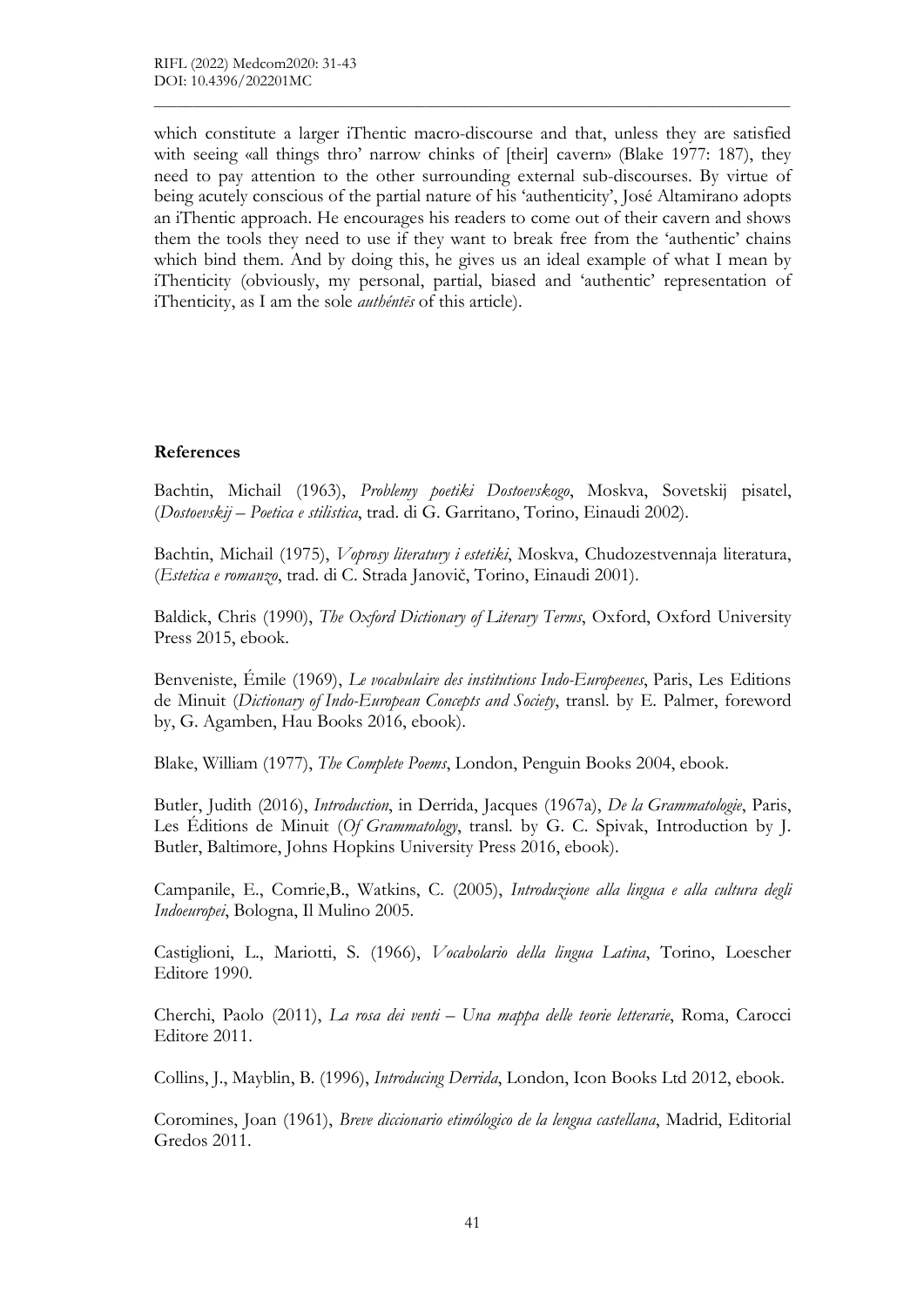Dale Parker, Robert (2008), How to Interpret Literature – Critical Theory for Literary and Cultural Studies, New York-Oxford, Oxford University Press 2011.

 $\mathcal{L}_\mathcal{L} = \{ \mathcal{L}_\mathcal{L} = \{ \mathcal{L}_\mathcal{L} = \{ \mathcal{L}_\mathcal{L} = \{ \mathcal{L}_\mathcal{L} = \{ \mathcal{L}_\mathcal{L} = \{ \mathcal{L}_\mathcal{L} = \{ \mathcal{L}_\mathcal{L} = \{ \mathcal{L}_\mathcal{L} = \{ \mathcal{L}_\mathcal{L} = \{ \mathcal{L}_\mathcal{L} = \{ \mathcal{L}_\mathcal{L} = \{ \mathcal{L}_\mathcal{L} = \{ \mathcal{L}_\mathcal{L} = \{ \mathcal{L}_\mathcal{$ 

Derrida, Jacques (1967a), De la Grammatologie, Paris, Les Éditions de Minuit (Of Grammatology, transl. by, G. C. Spivak, Introduction by J. Butler, Baltimore, Johns Hopkins University Press 2016, ebook).

Derrida, Jacques (1967b), L'écriture et la différence, Paris, Les Éditions du Seuil (Writing and Difference, transl. with an Introduction and Additional Notes by A. Bass, Chicago, The University of Chicago Press 1978, ebook).

Devoto, G., Oli, G. C. (1971), Il Devoto-Oli – Vocabolario della lingua italiana, a cura di Serianni, L., Trifone, M., Milano, Le Monnier 2014.

Dumézil, Georges (1979), Mariages indo-européens, Paris, Payot (Matrimoni indoeuropei, trad. di G. Cardona, Milano, Adelphi 1995).

Foucault, Michel (1984), Le Souci de soi, Paris, Éditions Gallimard (The Care of the Self – The History of Sexuality Volume 3, transl. by R. Hurley, UK-USA-Canada-Ireland-Australia-India-New Zealand-South Africa, Penguin Random House UK 2020, ebook).

Fortson, Benjamin W. IV (2004), Indo-European Language and Culture – An Introduction, Chichester, Wiley-Blackwell 2010, ebook.

Gramsci, Antonio (1975), Quaderni del carcere, a cura di V. Gerretana, Torino, Einaudi 2014.

Harper, Kyle (2013), From Shame to Sin – The Christian Transformation of Sexual Morality in Late Antiquity, Cambridge-Massachusetts-London, Harvard University Press 2013, ebook.

Hutcheon, Linda (1989), The Politics of Postmodernism, London, Routledge 1989.

Klein, Naomi (2007), The Shock Doctrine – The Rise of Disaster Capitalism, New York, Metropolitan Books 2007.

Llovet, J., Caner, R., Catelli, N., Martí Monteverde, A.; Viñas Piquer, D. (2005), Teoría literaria y literatura comparada, Barcelona, Ariel 2005.

Mallory, J. P., Adams, D. Q. (1997), eds., Encyclopedia of Indo-European Culture, London and Chicago, Fitzroy Dearborn Publishers 1997.

Mallory, J. P., Adams, D. Q. (2006), The Oxford Introduction to Proto-Indo-European and the Proto-Indo-European world, New York, Oxford University Press 2006.

Martinet, André (1994), Des steppes aux océans. L'indo-européen et les «Indo-Euroéens», Paris, Éditions Payot & Rivages (De las estepas a los océanos – El Indoeuropeo y los «Indoeuropeos», version Española de S. Álvarez Pérez, Madris, Gredos 1997).

Miles, Gary B. (1995),  $L \cdot I \cdot V \cdot Y$  – Reconstructing Early Rome, Ithaca and London, Cornell University Press 1997.